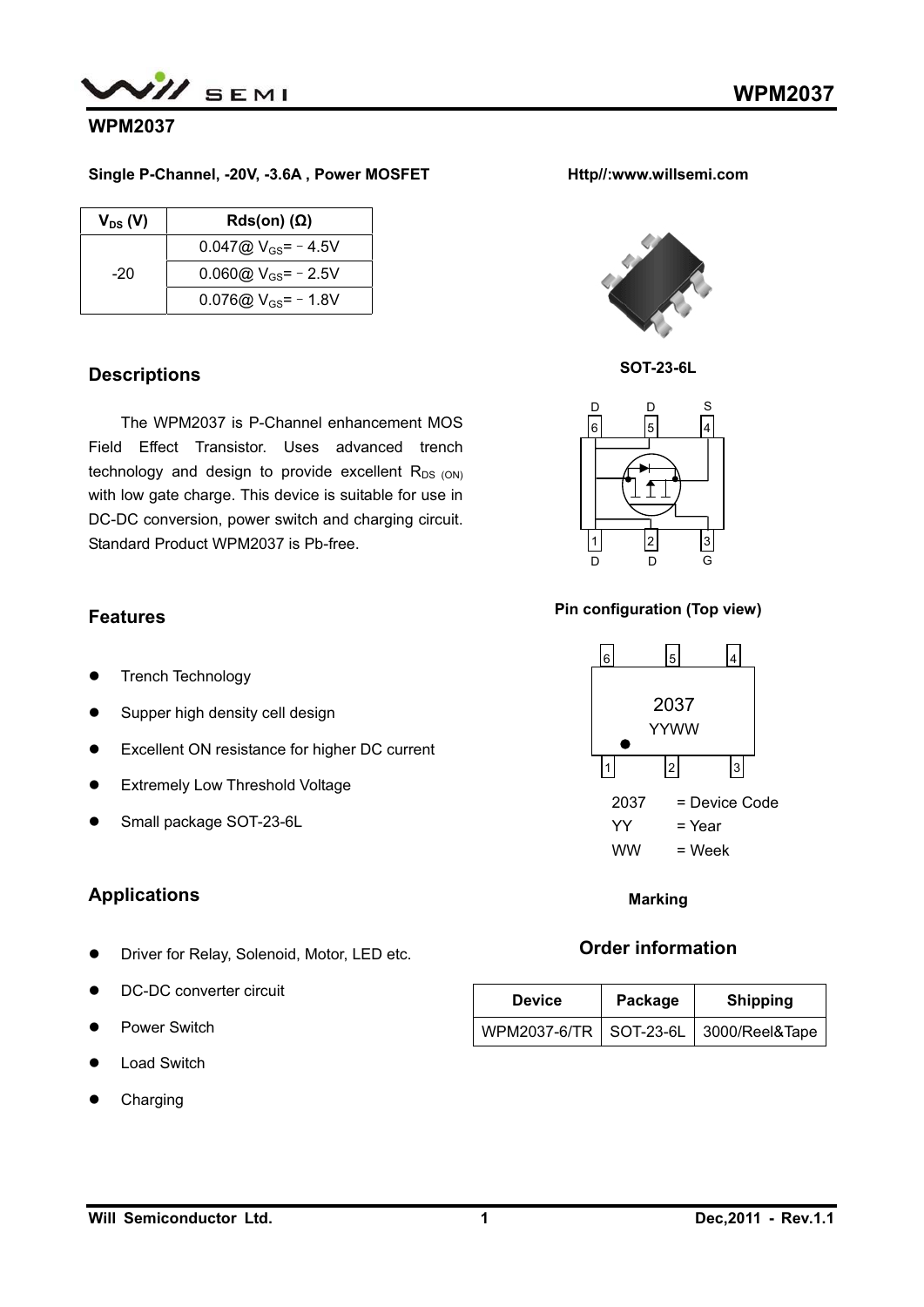

# **Absolute Maximum ratings**

| <b>Parameter</b>                       |                     | Symbol                     | 10S    | <b>Steady State</b> | <b>Unit</b> |
|----------------------------------------|---------------------|----------------------------|--------|---------------------|-------------|
| Drain-Source Voltage                   |                     | $V_{DS}$                   | $-20$  |                     | V           |
| Gate-Source Voltage                    |                     | $V_{GS}$                   | ±12    |                     |             |
|                                        | $T_A = 25^{\circ}C$ |                            | $-3.6$ | $-3.3$              |             |
| Continuous Drain Current <sup>a</sup>  | $T_A = 70^\circ C$  | $I_D$                      | $-2.9$ | $-2.7$              | A           |
|                                        | $T_A = 25^{\circ}C$ |                            | 1.1    | 0.9                 | W           |
| Maximum Power Dissipation <sup>a</sup> | $T_A = 70^\circ C$  | $P_D$                      | 0.7    | 0.6                 |             |
| Continuous Drain Current <sup>b</sup>  | $T_A = 25$ °C       | $I_D$                      | $-3.3$ | $-3.1$              | A           |
|                                        | $T_A = 70^\circ C$  |                            | $-2.7$ | $-2.4$              |             |
| Maximum Power Dissipation <sup>b</sup> | $T_A = 25^{\circ}C$ | $P_D$                      | 0.9    | 0.8                 | W           |
|                                        | $T_A = 70^\circ C$  |                            | 0.6    | 0.5                 |             |
| Pulsed Drain Current <sup>c</sup>      |                     | I <sub>DM</sub>            | $-20$  |                     | A           |
| Operating Junction Temperature         |                     | $T_{\text{J}}$             | 150    |                     | $^{\circ}C$ |
| Lead Temperature                       |                     | $T_L$                      | 260    |                     | $^{\circ}C$ |
| Storage Temperature Range              |                     | ${\mathsf T}_{\text{stg}}$ |        | -55 to 150          | $^{\circ}C$ |

# **Thermal resistance ratings**

| <b>Parameter</b>                                    | Symbol              | <b>Typical</b>  | <b>Maximum</b> | <b>Unit</b> |               |
|-----------------------------------------------------|---------------------|-----------------|----------------|-------------|---------------|
| Junction-to-Ambient Thermal Resistance <sup>a</sup> | t $\leq 10$ s       | $R_{\theta JA}$ | 90             | 108         |               |
|                                                     | <b>Steady State</b> |                 | 112            | 128         |               |
|                                                     | t $\leq 10$ s       | $R_{\theta JA}$ | 110            | 128         | $\degree$ C/W |
| <b>Junction-to-Ambient Thermal Resistance</b>       | <b>Steady State</b> |                 | 132            | 152         |               |
| <b>Junction-to-Case Thermal Resistance</b>          | <b>Steady State</b> | $R_{\theta$ JC  | 50             | 68          |               |

a Surface mounted on FR4 Board using 1 square inch pad size, 1oz copper

- b Surface mounted on FR4 board using minimum pad size, 1oz copper
- c Repetitive rating, pulse width limited by junction temperature,  $t_p=10\mu s$ , Duty Cycle=1%
- d Repetitive rating, pulse width limited by junction temperature  $T_J$ =150°C.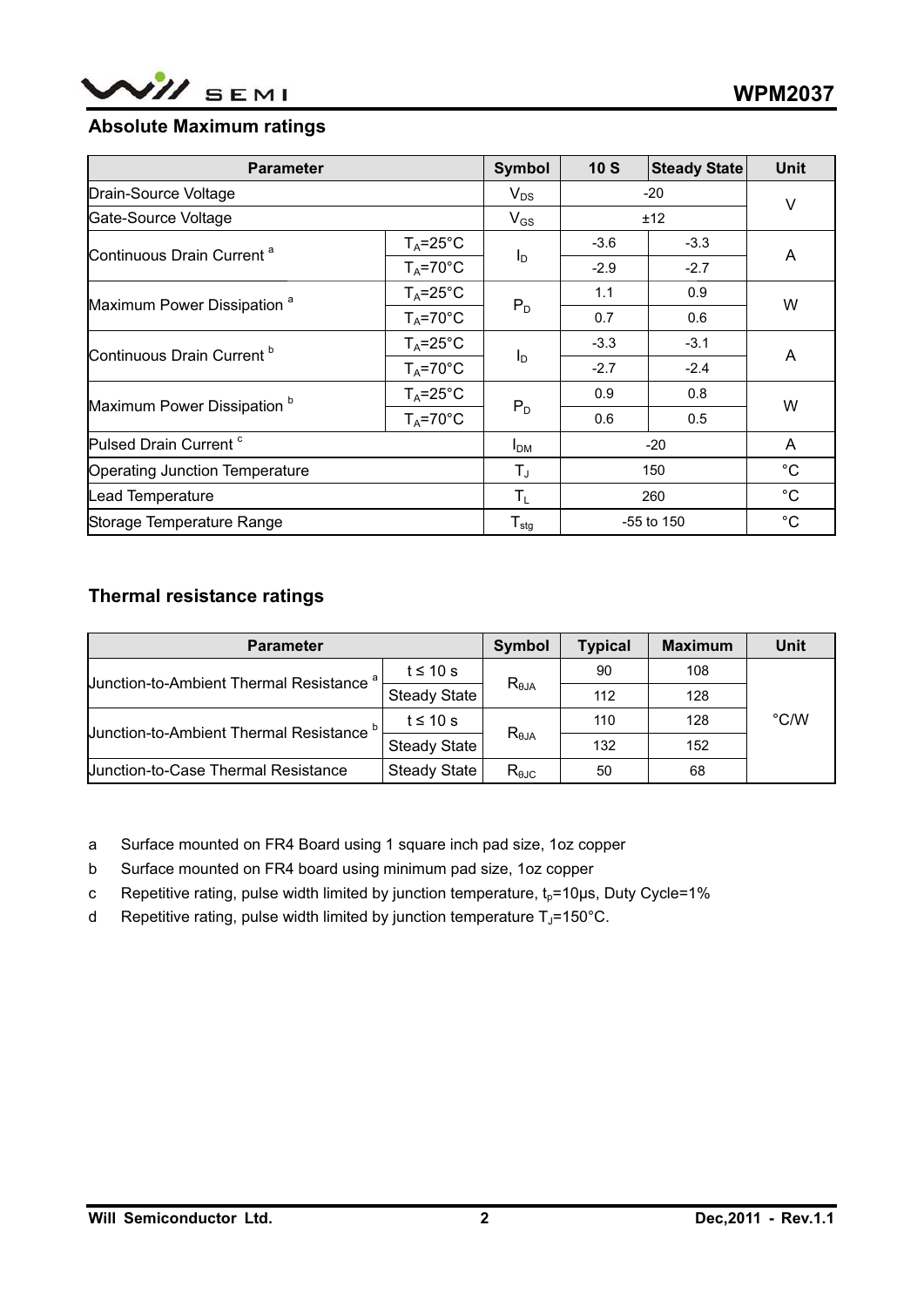

### Electronics Characteristics (Ta=25°C, unless otherwise noted)

| <b>Parameter</b>                                 | <b>Symbol</b>            | <b>Test Conditions</b>                    | <b>Min</b> | <b>Typ</b> | <b>Max</b> | <b>Unit</b> |  |
|--------------------------------------------------|--------------------------|-------------------------------------------|------------|------------|------------|-------------|--|
| OFF CHARACTERISTICS                              |                          |                                           |            |            |            |             |  |
| Drain-to-Source Breakdown Voltage                | <b>BV</b> <sub>DSS</sub> | $V_{GS}$ = 0 V, $I_D$ = -250uA            | $-20$      |            |            | V           |  |
| Zero Gate Voltage Drain Current                  | $I_{DSS}$                | $V_{DS}$ =-16 V, $V_{GS}$ = 0V            |            |            | $-1$       | uA          |  |
| Gate-to-source Leakage Current                   | <b>I</b> GSS             | $V_{DS} = 0 V$ , $V_{GS} = \pm 12V$       |            |            | ±100       | nA          |  |
| <b>ON CHARACTERISTICS</b>                        |                          |                                           |            |            |            |             |  |
| Gate Threshold Voltage                           | $V_{GS(TH)}$             | $V_{GS} = V_{DS}$ , $I_D = -250uA$        | $-0.35$    | $-0.58$    | $-1.0$     | $\vee$      |  |
|                                                  |                          | $V_{GS}$ = -4.5V, $I_D$ = -3.2A           |            | 47         | 61         |             |  |
| Drain-to-source On-resistance                    | $R_{DS(on)}$             | $V_{GS}$ = -2.5V, $I_D$ = -2.8A           |            | 59         | 71         | $m\Omega$   |  |
|                                                  |                          | $V_{GS}$ = -1.8V, $I_D$ = -2.3A           |            | 77         | 94         |             |  |
| <b>Forward Transconductance</b>                  | $g_{FS}$                 | $V_{DS}$ = -5.0 V, $I_D$ = -3.6A          |            | 10         |            | S           |  |
| <b>CHARGES, CAPACITANCES AND GATE RESISTANCE</b> |                          |                                           |            |            |            |             |  |
| Input Capacitance                                | $C_{ISS}$                |                                           |            | 1130       |            | pF          |  |
| <b>Output Capacitance</b>                        | C <sub>oss</sub>         | $V_{GS} = 0$ V, f = 1.0 MHz, $V_{DS} =$   |            | 120        |            |             |  |
| Reverse Transfer Capacitance                     | $C_{RSS}$                | $-10V$                                    |            | 115        |            |             |  |
| <b>Total Gate Charge</b>                         | $Q_{G(TOT)}$             |                                           |            | 11         |            |             |  |
| <b>Threshold Gate Charge</b>                     | $Q_{G(TH)}$              | $V_{GS}$ = -4.5 V. $V_{DS}$ = -10 V.      |            | 0.6        |            | nC          |  |
| Gate-to-Source Charge                            | $Q_{GS}$                 | $I_D$ = -2.7A                             |            | 1.3        |            |             |  |
| Gate-to-Drain Charge                             | $Q_{GD}$                 |                                           |            | 2.7        |            |             |  |
| <b>SWITCHING CHARACTERISTICS</b>                 |                          |                                           |            |            |            |             |  |
| Turn-On Delay Time                               | td(ON)                   |                                           |            | 9.5        |            |             |  |
| <b>Rise Time</b>                                 | tr                       | $V_{GS}$ = -4.5 V, $V_{DS}$ = -6 V,       |            | 5.8        |            | ns          |  |
| <b>Turn-Off Delay Time</b>                       | td(OFF)                  | $R_{L}$ =3 $\Omega$ , $R_{G}$ =6 $\Omega$ |            | 54         |            |             |  |
| Fall Time                                        | tf                       |                                           |            | 13         |            |             |  |
| <b>BODY DIODE CHARACTERISTICS</b>                |                          |                                           |            |            |            |             |  |
| <b>Forward Voltage</b>                           | $V_{SD}$                 | $V_{GS}$ = 0 V, $I_S$ = -1.0A             |            | $-0.75$    | $-1.5$     | $\vee$      |  |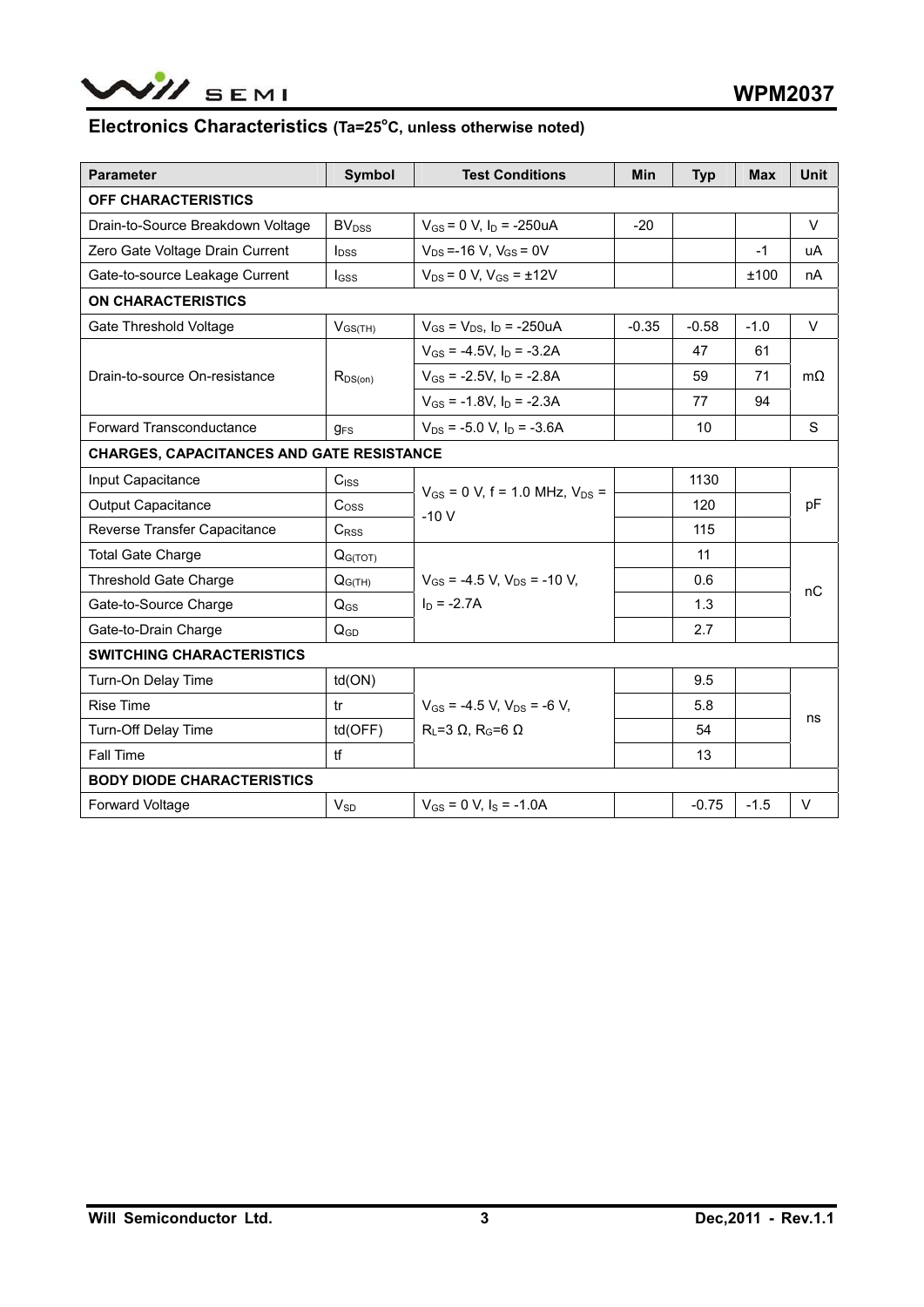

## Typical Characteristics (Ta=25°C, unless otherwise noted)



#### **Output characteristics**



**On-Resistance vs. Drain current** 



**On-Resistance vs. Junction temperature** 



**Transfer characteristics** 



**On-Resistance vs. Gate-to-Source voltage** 



**Threshold voltage vs. Temperature**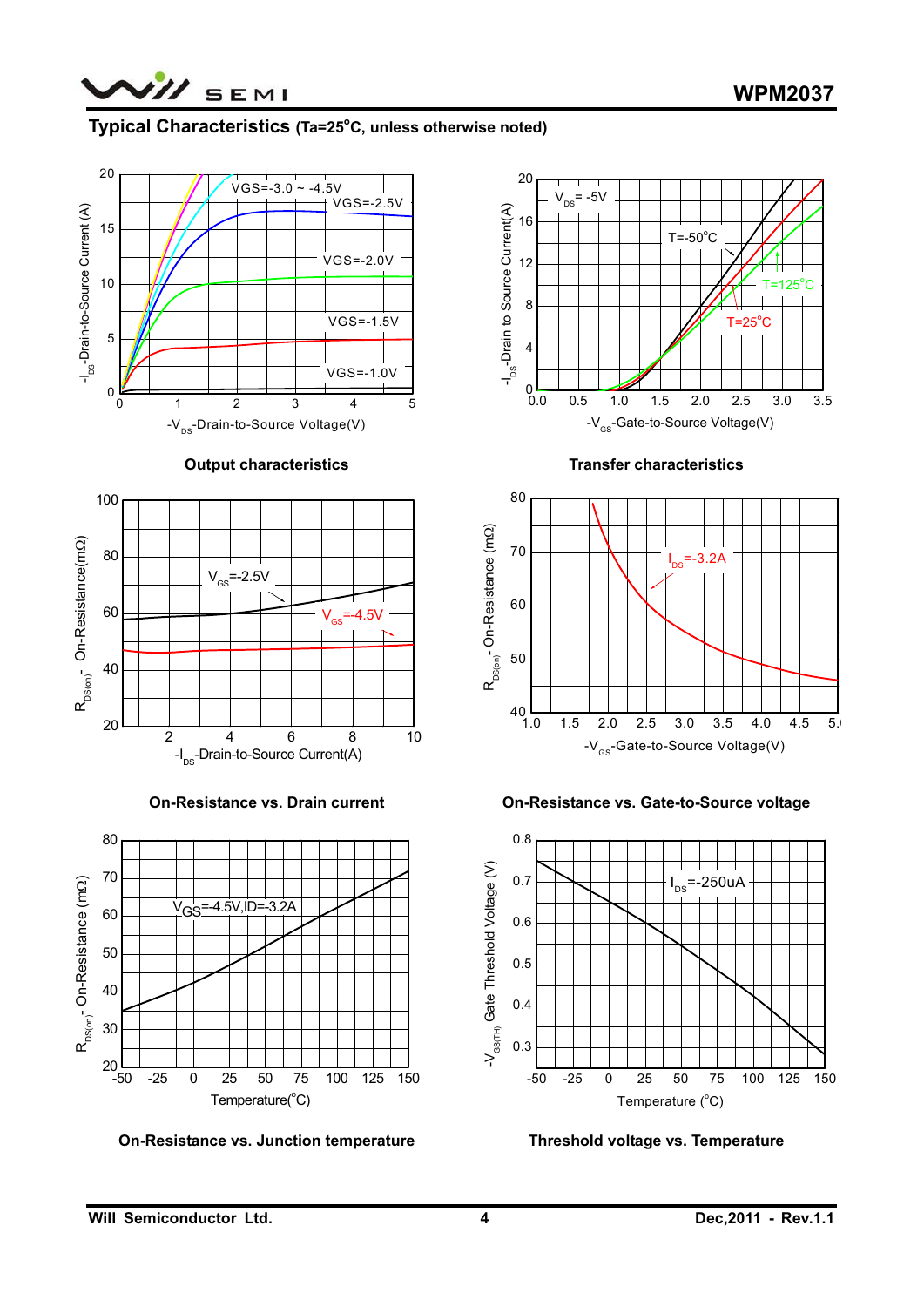







**Safe operating area** 

D<sub>C</sub>

╈╈╫

10s

0.1 1 10 100 -V<sub>DS</sub> (Volts)



0.1

1



0

10

10ms 1ms

┯

100m 1s